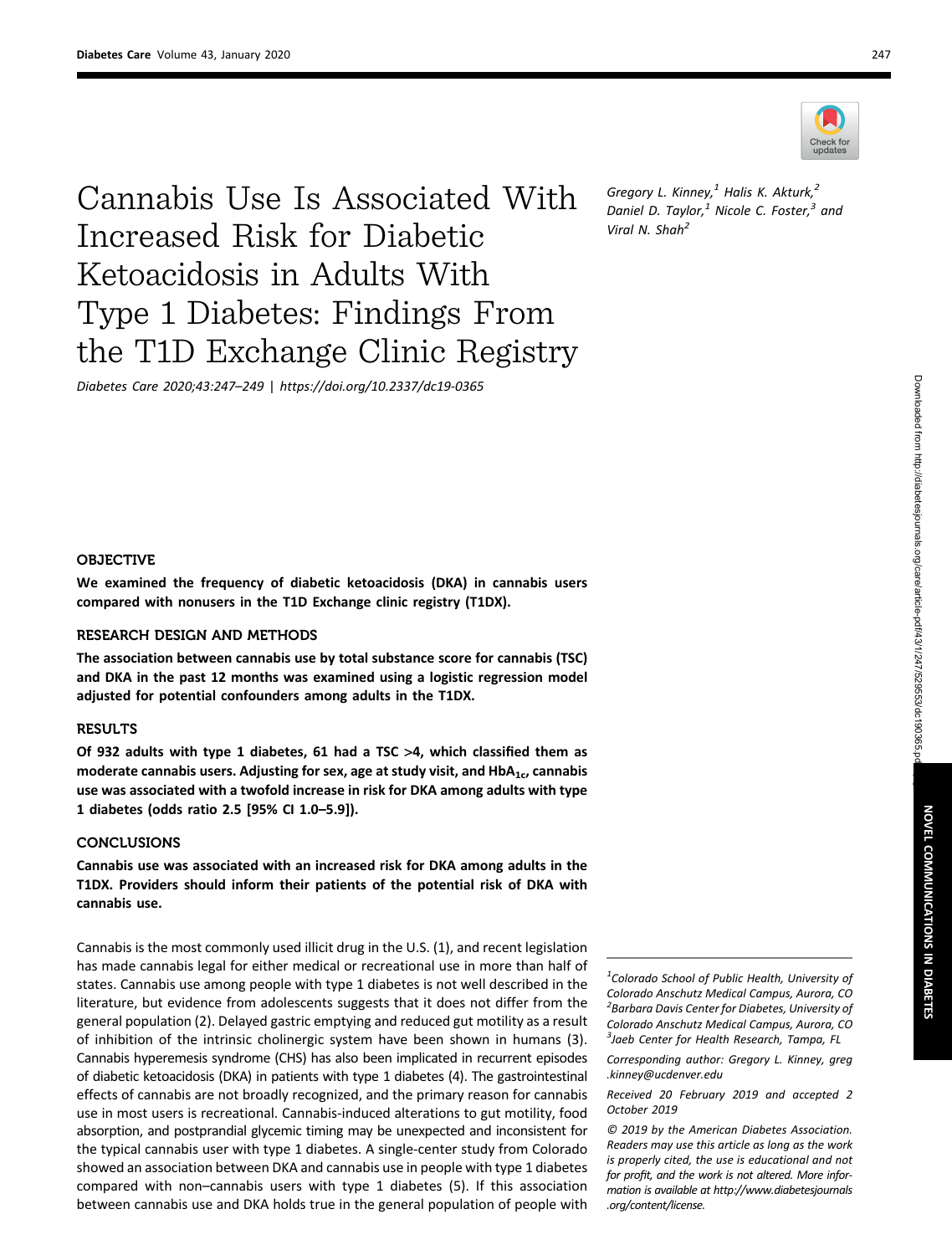type 1 diabetes, it would represent an important source of injury and costs. Therefore, we used the T1D Exchange clinic registry (T1DX) to study associations between cannabis use and DKA in adults with type 1 diabetes.

### RESEARCH DESIGN AND METHODS

Up to 1,000 adults (age  $\geq$  18 years) with type 1 diabetes from 69 T1DX centers were invited to complete the Alcohol, Smoking and Substance Involvement Screening Test questionnaire. The primary predictor variable analyzed was the total substance score for cannabis (TSC), which uses a point system to weight responses to six questions assessing substance use behavior and generates a score ranging from 0 to 33, with higher scores indicating more risk. The scores are used to classify participants in terms of a recommended intervention: low risk, no intervention (0–3); moderate risk, brief intervention (4–26); and high risk, intensive intervention  $(>26)$  (5). We interpreted the no intervention group to comprise people less exposed to cannabis, and people with higher scores were considered to be more exposed to cannabis. Between-group characteristics were tested by t,  $\chi^2$ , or Kruskal-Wallis test, depending on the nature of the data. The primary outcome of interest was self-reported hospitalization for DKA in the past 12 months. We examined the association between TSC and DKA by using logistic regression to test for known aspects of type 1 diabetes associated with DKA, including current glycemic control (HbA<sub>1c</sub>), use of technology (continuous glucose monitoring, insulin pump), missed insulin doses (basal, mealtime), access to care, alcohol use, depression symptoms (through the Patient Health Questionnaire depression scale, which collected data temporally distant from the TSC data collection), age, and sex.

### **RESULTS**

A total of 932 adults with type 1 diabetes responded to this feasibility survey. No participants in this study were classified as intensive intervention. Compared with participants categorized as no intervention ( $n = 871$ ), cannabis users with moderate risk (brief intervention) ( $n =$ 61) were younger (31.0  $\pm$  13.0 vs. 38.2  $\pm$ 16.0 years,  $P < 0.0001$ ), were more likely to be male (54.1% vs. 37.9%), reported less academic education (college degree or more 46.7% vs. 61.0%,  $P = 0.03$ ), reported a younger age at type 1 diabetes diagnosis (12.8  $\pm$  8.8 vs. 16.1  $\pm$  11.9 years,  $P = 0.007$ ), had a higher HbA<sub>1c</sub> (8.4  $\pm$ 1.8% vs. 7.7  $\pm$  1.4%,  $P = 0.005$ ), were less likely to use continuous glucose monitoring (21.3% vs. 34.4%), and were more likely to use tobacco or other substances. There were no differences in race, use of insulin pump, frequency of severe hypoglycemia requiring hospitalization, or alcohol use between the two groups. However, median self-monitoring of blood glucose was lower among the brief intervention group compared with the no intervention group (3.8 vs. 4.9/day,  $P = 0.002$ ). Multivariable logistic regression showed that DKA was associated with a TSC  $>4$  (odds ratio 2.5 [95% CI 1.0–5.9]) adjusted for sex, age at study visit, and  $HbA_{1c}$  (Fig. 1). Adjustment for the legal status of cannabis in the state of residence did not alter this association.

# Strengths and Limitations

This study is based on self-reported data that may include unmeasured biases, specifically the willingness to report cannabis use in states where cannabis is illegal. We believe that participants' willingness to report other substance use suggests that this effect is not differential because it concerns the reporting of cannabis use. Depression has been shown to increase the risk of DKA, and substance use survey data were collected a few years before the collection of Patient Health Questionnaire depression scale data, making an analysis of the influence of depression on DKA in this population unreliable. The crosssectional feasibility sample study design and lack of detailed information about diabetes self-management, insulin treatment compliance, and the frequency of DKA also are limitations of this study.

## CONCLUSIONS

Cross-sectional analysis of T1DX participants reaffirms the observation of an association between cannabis use and DKA in adults with type 1 diabetes. A recent review of cannabis use in type 1 diabetes identified glycemic control and diabetes emergencies as important topics of interest (6). A suggested biological mechanism, cannabinoid inhibition of gut motility, has been shown in human and animal studies, and the rate of gastric emptying is associated with glycemic excursions (7). Studies with pharmacologic treatment that delays gastric emptying, such as glucagon-like peptide 1 analogs, have been shown to improve glycemic control. However, we hypothesize that unpredictable gastric dysmotility and severity of gastroparesis among cannabis users with CHS may result in suboptimal glycemic control. Moreover, cannabis-induced increase in appetite may result in increased glycemic excursions, and users may experience higher overnight glucose and an altered perception of hypoglycemia because of cannabis impairing their ability to manage diabetes. Studies have also suggested a link between long-term cannabis use and CHS, which is characterized by cyclic episodes of nausea and vomiting and may result in an increased risk for DKA (4). CHS has been observed primarily in heavy cannabis users, and this phenotype was not present in the T1DX participants, limiting our ability to assess CHS and DKA.



Figure 1-Odds of DKA (\*adjusted for age, sex, and HbA<sub>1c</sub>) among adult cannabis users with type 1 diabetes (Alcohol, Smoking and Substance Involvement Screening Test TSC  $\geq$ 4) compared with nonusers (TSC  $<$ 3). OR, odds ratio.